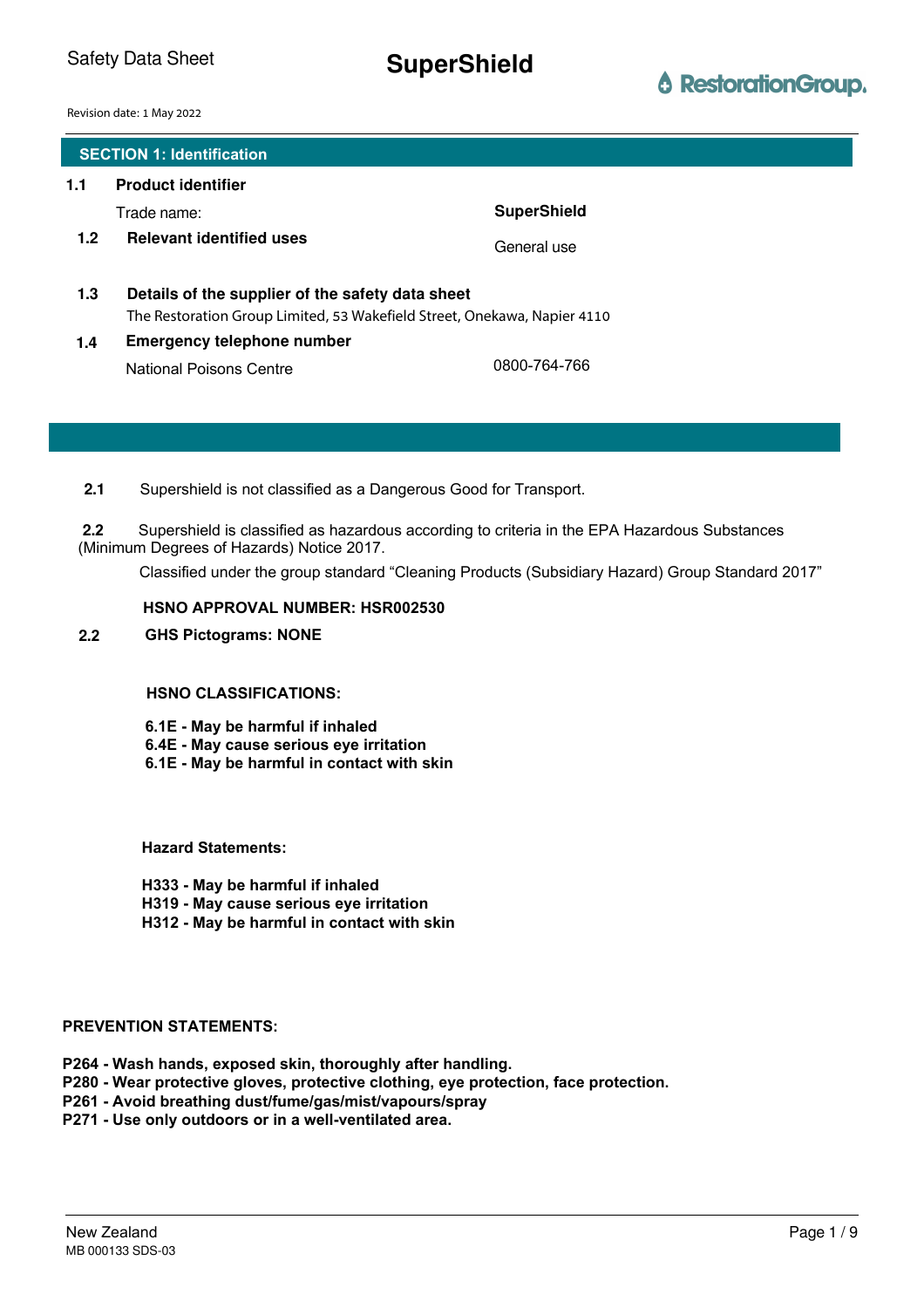**SuperShield**

Revision date: 01/16/2020

### **RESPONSE STATEMENTS:**

- **P312 Call a POISON CENTER or doctor/physician if you feel unwell.**
- **P302 + P352 IF ON SKIN: Wash with plenty of soap and water.**
- **P321 Specific treatment.**
- **P332 + P313 If skin irritation occurs: Get medical advice/attention.**
- **P362 Take off contaminated clothing and wash before re-use.**
- **P305 + P351 + P338 IF IN EYES: Rinse cautiously with water for several minutes. Remove contact lenses, if present and easy to do. Continue rinsing.**
- **P310 Immediately call a POISON CENTER or doctor/physician.**

**DISPOSAL**

**P501 - In accordance with the EPA Hazardous Substances (Disposal) Notice 2017. Refer to Section 13 of this SDS.**

# **SECTION 3: Composition/information on ingredients**

#### **3.1 Substances**

not relevant (mixture)

# **3.2 Mixtures**

#### **3.2.1**

| Name of substance                  | <b>Identifier</b>             | $Wt\%$     |
|------------------------------------|-------------------------------|------------|
| Deionized Water                    | CAS No<br>7732-18-5           | $\geq 90$  |
| <b>Fluorinated Acrylic Polymer</b> | CAS No<br><b>Trade Secret</b> | $5 - < 15$ |
| Acrylic Polymer                    | CAS No<br><b>Trade Secret</b> | $1 - 5$    |
| Hexylene Glycol                    | CAS No<br>107-41-5            | $1 - 5$    |
| Anionic Polymer                    | CAS No<br><b>Trade Secret</b> | $1 - 5$    |

For full text of abbreviations: see SECTION 16.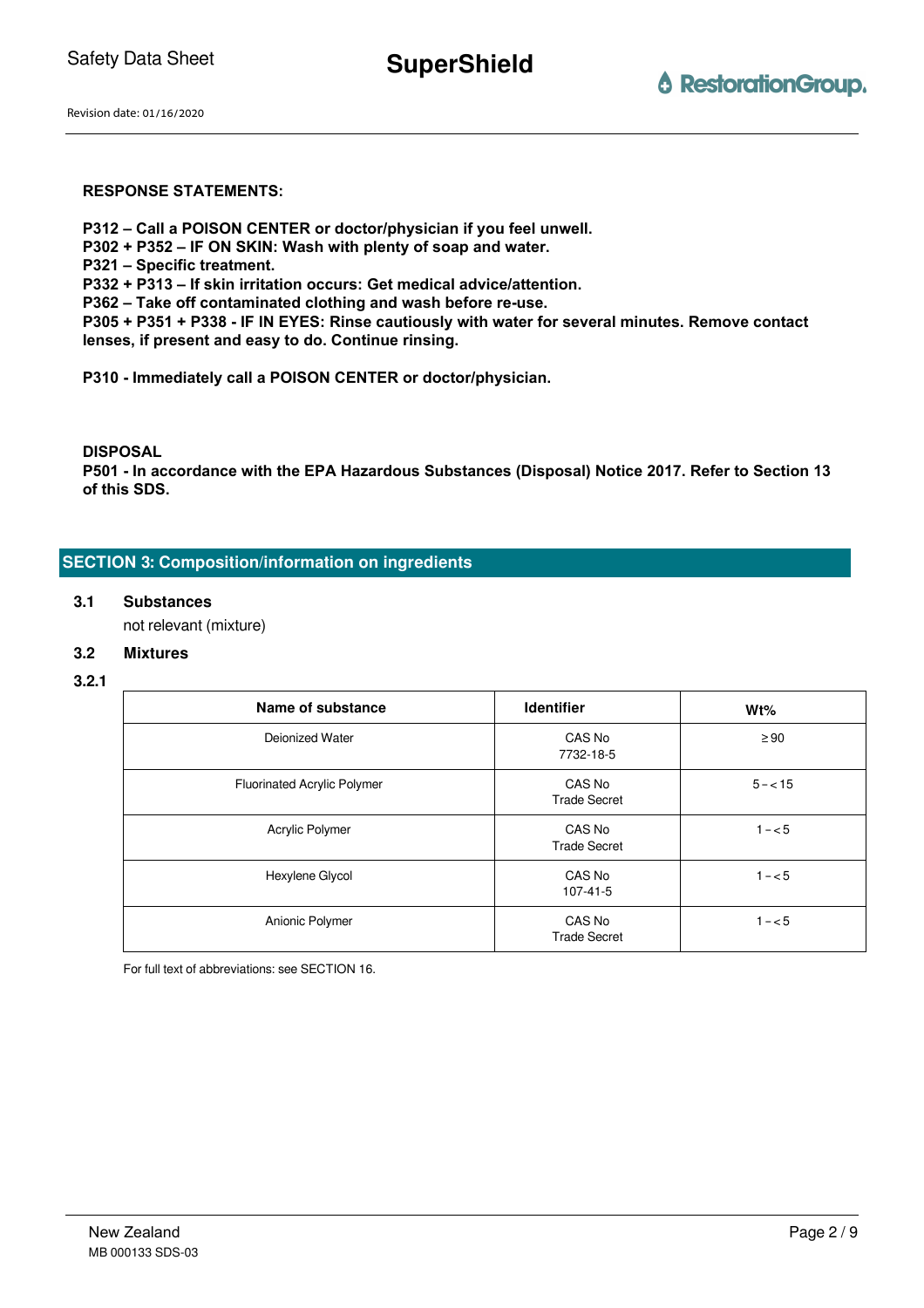# **SECTION 4: First-aid measures SECTION 4: First-aid measures**

#### **4.1 Description of first- aid measures**

#### **General notes**

Do not leave affected person unattended. Remove victim out of the danger area. Keep affected person warm, still and covered. Take off immediately all contaminated clothing. In all cases of doubt, or when symptoms persist, seek medical advice. In case of unconsciousness place person in the recovery position. Never give anything by mouth.

#### **Following inhalation**

If breathing is irregular or stopped, immediately seek medical assistance and start first aid actions. Provide fresh air.

#### **Following skin contact**

Wash with plenty of soap and water.

#### **Following eye contact**

Remove contact lenses, if present and easy to do. Continue rinsing. Irrigate copiously with clean, fresh water for at least 10 minutes, holding the eyelids apart.

#### **Following ingestion**

Rinse mouth with water (only if the person is conscious). Do NOT induce vomiting.

# **4.2 Most important symptoms and effects, both acute and delayed**

Symptoms and effects are not known to date.

#### **4.3 Indication of any immediate medical attention and special treatment needed**

none

# **SECTION 5: Fire-fighting measures**

#### **5.1 Extinguishing media**

# **Suitable extinguishing media**

water spray, BC-powder, carbon dioxide (CO2)

**Unsuitable extinguishing media**

water jet

#### **5.2 Special hazards arising from the substance or mixture**

#### **Hazardous combustion products**

nitrogen oxides (NOx)

#### **5.3 Advice for firefighters**

In case of fire and/or explosion do not breathe fumes. Co-ordinate firefighting measures to the fire surroundings. Do not allow firefighting water to enter drains or water courses. Collect contaminated firefighting water separately. Fight fire with normal precautions from a reasonable distance.

#### **SECTION 6: Accidental release measures**

#### **6.1 Personal precautions, protective equipment and emergency procedures**

#### **For non-emergency personnel**

Remove persons to safety.

#### **For emergency responders**

Wear breathing apparatus if exposed to vapors/dust/aerosols/gases.

### **6.2 Environmental precautions**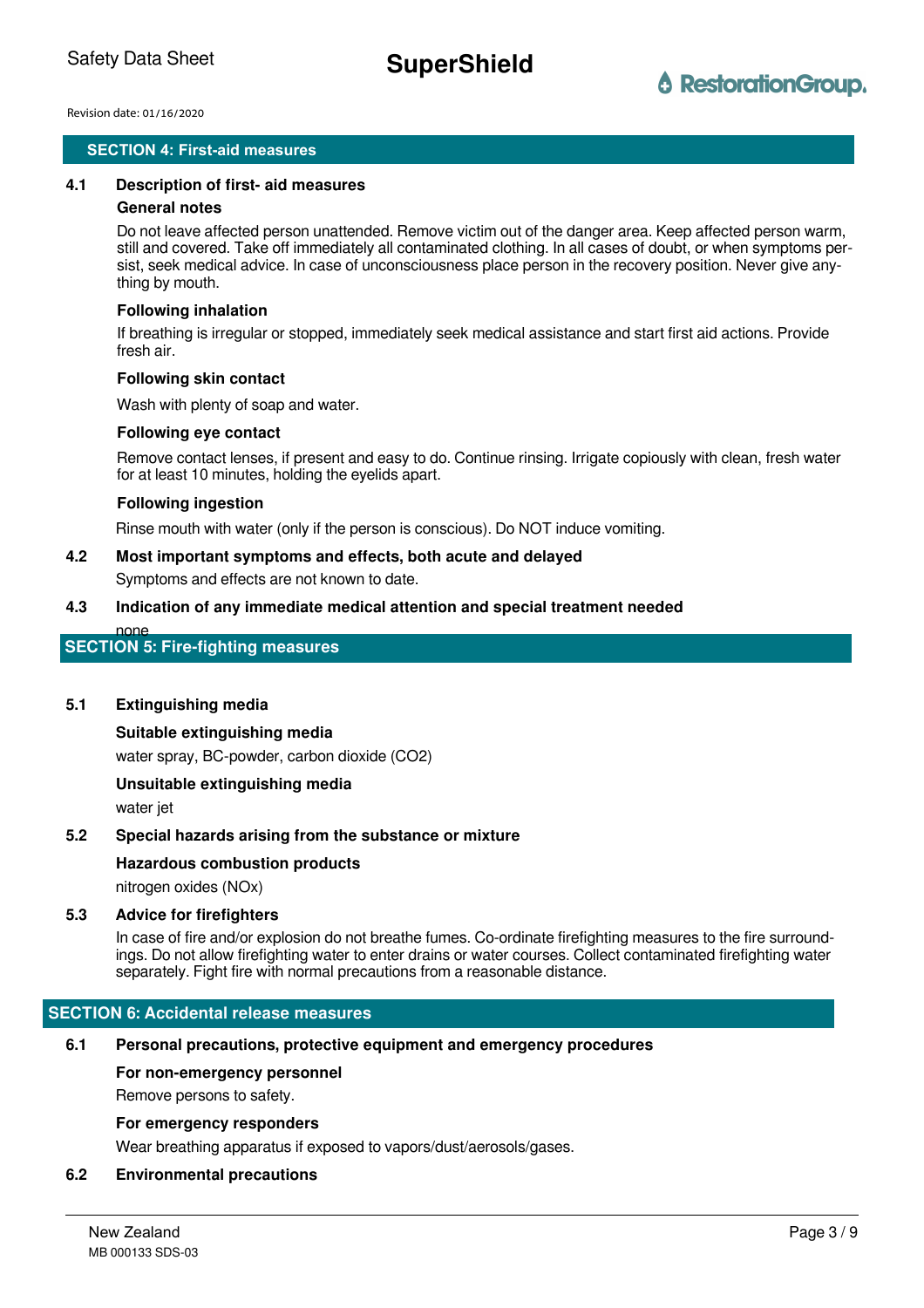# **6.3 Methods and material for containment and cleaning up**

#### **Advices on how to contain a spill**

Covering of drains.

#### **Advices on how to clean up a spill**

Wipe up with absorbent material (e.g. cloth, fleece). Collect spillage (sawdust, kieselgur (diatomite), sand, universal binder).

### **Appropriate containment techniques**

Use of adsorbent materials.

#### **Other information relating to spills and releases**

Place in appropriate containers for disposal. Ventilate affected area.

#### **6.4 Reference to other sections**

Hazardous combustion products: see section 5. Personal protective equipment: see section 8. Incompatible materials: see section 10. Disposal considerations: see section 13.

# **SECTION 7: Handling and storage**

#### **7.1 Precautions for safe handling**

#### **Recommendations**

# **Measures to prevent fire as well as aerosol and dust generation**

Use local and general ventilation. Use only in well-ventilated areas.

### **Advice on general occupational hygiene**

Wash hands after use. Do not eat, drink and smoke in work areas. Remove contaminated clothing and protective equipment before entering eating areas. Never keep food or drink in the vicinity of chemicals. Never place chemicals in containers that are normally used for food or drink. Keep away from food, drink and animal feedingstuffs.

#### **7.2 Conditions for safe storage, including any incompatibilities**

#### **Managing of associated risks**

#### **Incompatible substances or mixtures**

Observe compatible storage of chemicals.

#### **Control of the effects**

**Protect against external exposure, such as**

frost

# **7.3 Specific end use(s)**

See section 16 for a general overview.

Keep away from drains, surface and ground water. Retain contaminated washing water and dispose of it.

**SECTION 8: Exposure controls/personal protection**

#### **8.1 Control parameters**

#### **National limit values**

# **Occupational exposure limit values (Workplace Exposure Limits)**

No information available.

# **Relevant DNELs/DMELs/PNECs and other threshold levels**

No data available.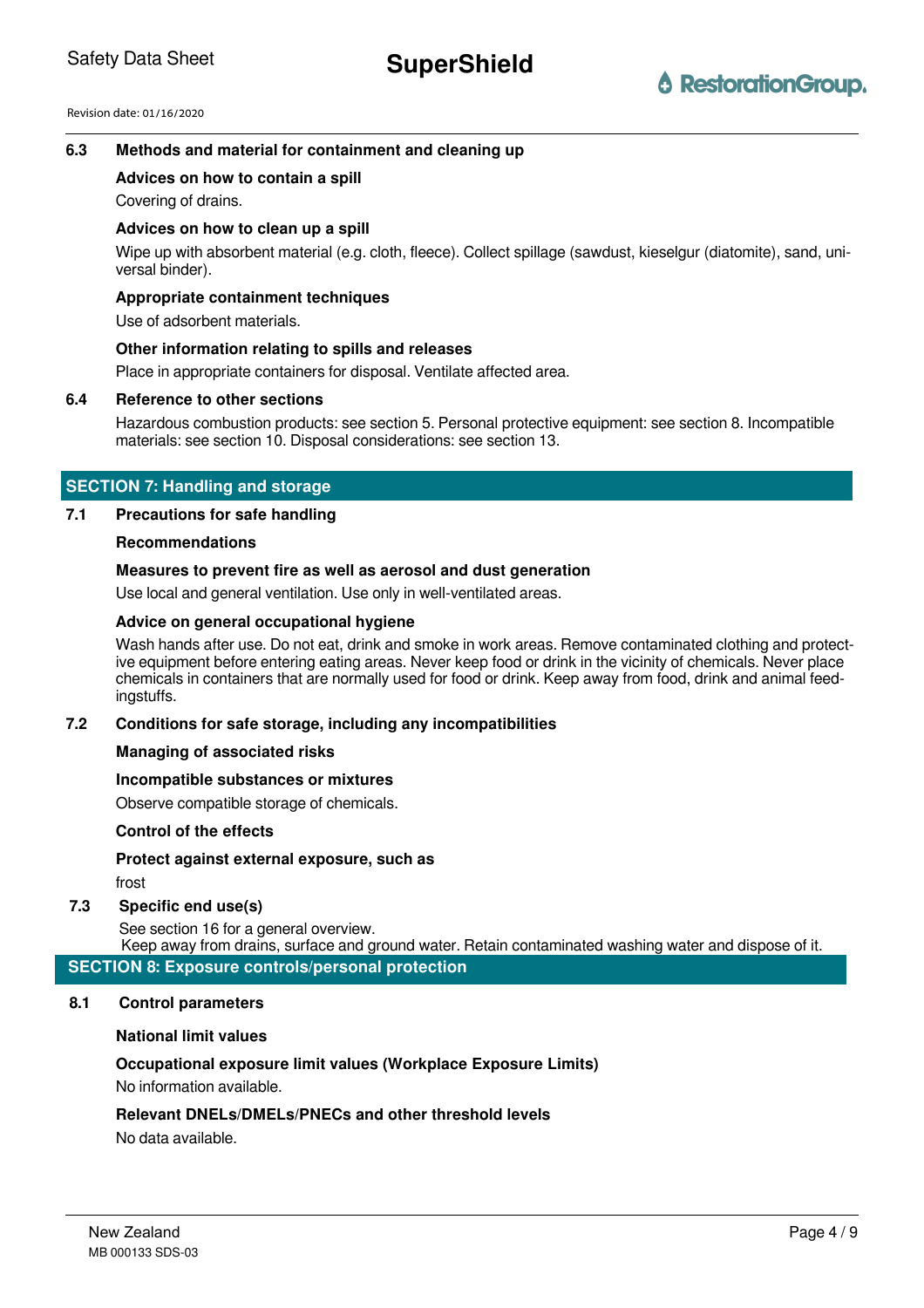# **8.2 Exposure controlss**

# **Appropriate engineering controls**

General ventilation.

# **Individual protection measures (personal protective equipment)**

#### **Eye/face protection**

Wear eye/face protection.

#### **Skin protection**

#### **• hand protection**

Wear suitable gloves. Chemical protection gloves are suitable, which are tested according to EN 374. Check leak-tightness/impermeability prior to use. In the case of wanting to use the gloves again, clean them before taking off and air them well. For special purposes, it is recommended to check the resistance to chemicals of the protective gloves mentioned above together with the supplier of these gloves.

#### **• other protection measures**

Take recovery periods for skin regeneration. Preventive skin protection (barrier creams/ointments) is recommended. Wash hands thoroughly after handling.

#### **Respiratory protection**

In case of inadequate ventilation wear respiratory protection.

#### **Environmental exposure controls**

Use appropriate container to avoid environmental contamination. Keep away from drains, surface and ground water.

# **SECTION 9: Physical and chemical properties**

# **9.1 Information on basic physical and chemical properties**

| liquid                        |
|-------------------------------|
| white                         |
| characteristic                |
|                               |
| $6.2$ (ready to use $(2:1)$ ) |
| not determined                |
| not determined                |
| not determined                |
| not determined                |
| not relevant (fluid)          |
| not determined                |
| not determined                |
| not determined                |
| not determined                |
| not determined                |
| not determined                |
| not determined                |
|                               |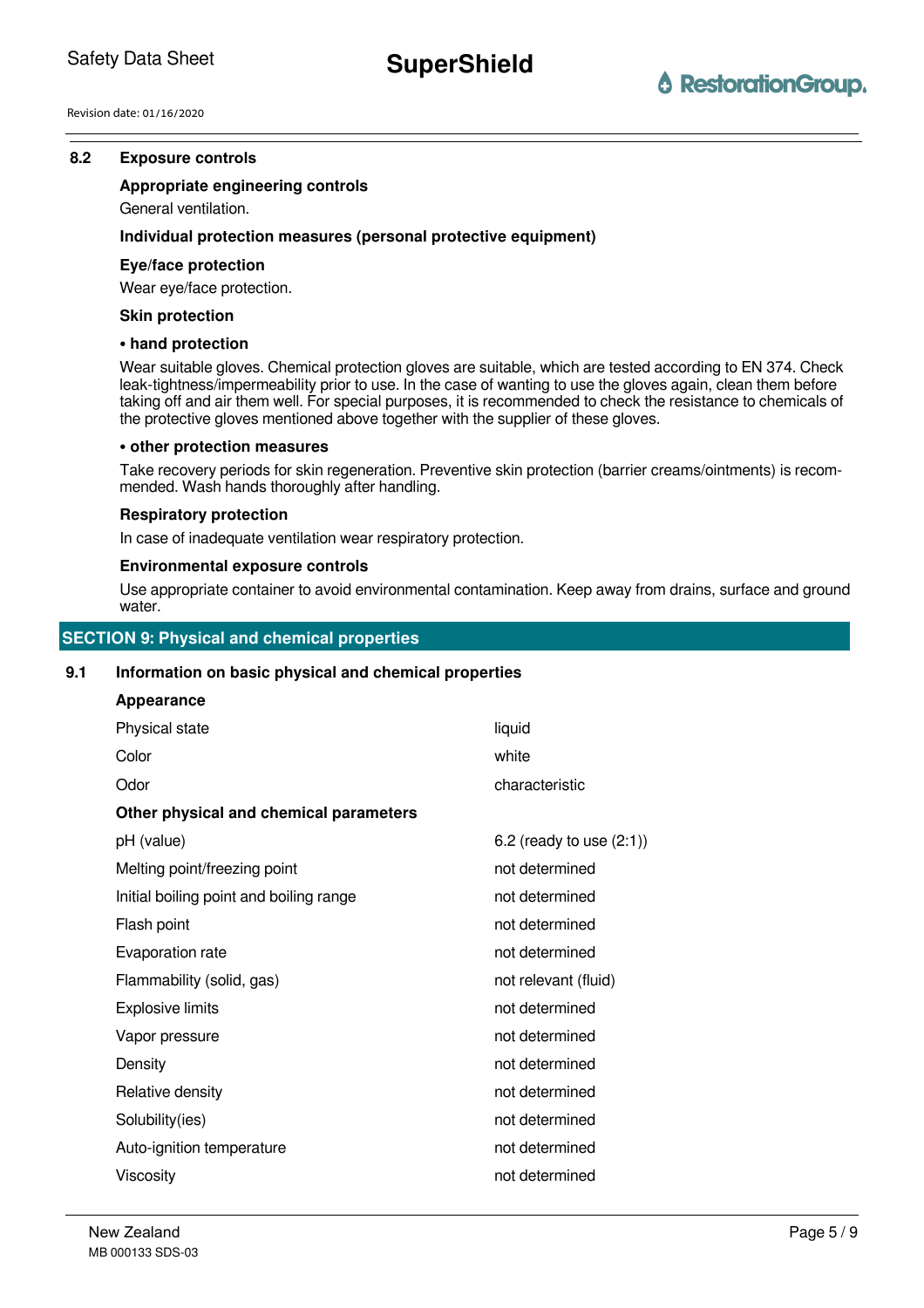# **SuperShield**

# *<u>A RestorationGroup.</u>*

Revision date: 01/16/2020

| Explosive properties | none                                |
|----------------------|-------------------------------------|
| Oxidizing properties | none                                |
|                      | There is no additional information. |

### **SECTION 10: Stability and reactivity**

# **10.1 Reactivity**

Concerning incompatibility: see below "Conditions to avoid" and "Incompatible materials".

# **10.2 Chemical stability**

See below "Conditions to avoid".

**10.3 Possibility of hazardous reactions** No known hazardous reactions.

#### **10.4 Conditions to avoid**

There are no specific conditions known which have to be avoided.

# **Physical stresses which might result in a hazardous situation and have to be avoided** strong shocks

#### **10.5 Incompatible materials**

oxidizers

#### **10.6 Hazardous decomposition products**

Reasonably anticipated hazardous decomposition products produced as a result of use, storage, spill and heating are not known. Hazardous combustion products: see section 5.

#### **SECTION 11: Toxicological information**

#### **11.1 Information on toxicological effects**

Test data are not available for the complete mixture.

#### **Classification procedure**

The method for classification of the mixture is based on ingredients of the mixture (additivity formula).

#### **Classification acc. to OSHA "Hazard Communication Standard" (29 CFR 1910.1200)**

This mixture does not meet the criteria for classification.

#### **Acute toxicity**

Shall not be classified as acutely toxic.

#### **Skin corrosion/irritation**

Shall not be classified as corrosive/irritant to skin.

#### **Serious eye damage/eye irritation**

Shall not be classified as seriously damaging to the eye or eye irritant.

#### **Respiratory or skin sensitization**

Shall not be classified as a skin sensitiser

There is no additional information.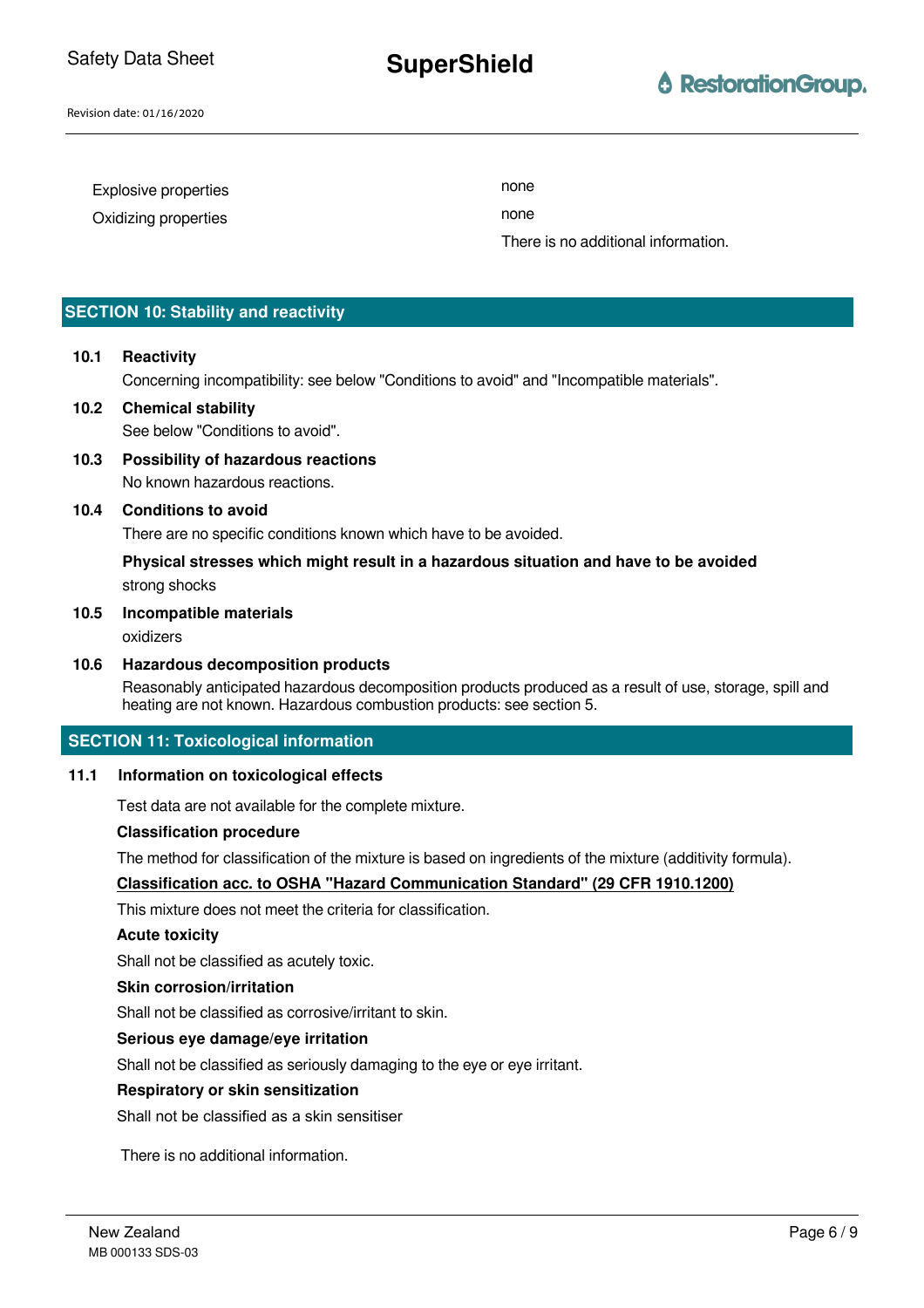**SuperShield**

# **SECTION 12: Ecological information**

#### **12.1 Toxicity**

Shall not be classified as hazardous to the aquatic environment.

#### **Aquatic toxicity (acute)**

#### **Aquatic toxicity (acute) of components of the mixture**

| Name of substance | <b>CAS No</b> | <b>Endpoint</b> | Value       | <b>Species</b>             | <b>Exposure</b><br>time |
|-------------------|---------------|-----------------|-------------|----------------------------|-------------------------|
| Hexylene Glycol   | 107-41-5      | <b>LC50</b>     | $8,690$ mg/ | fish                       | 96 h                    |
| Hexylene Glycol   | 107-41-5      | <b>EC50</b>     | 5,410 $mg/$ | aquatic inverteb-<br>rates | 48 h                    |

#### **Biodegradation**

The relevant substances of the mixture are readily biodegradable.

#### **12.2 Persistence and degradability**

#### **Degradability of components of the mixture**

| Name of substance | <b>CAS No</b> | <b>Process</b>   | <b>Degradation</b> | Time |
|-------------------|---------------|------------------|--------------------|------|
| Hexylene Glycol   | 107-41-5      | oxygen depletion | 81%                | 28 d |

#### **12.3 Bioaccumulative potential**

Data are not available.

#### **Bioaccumulative potential of components of the mixture**

| Name of substance | <b>CAS No</b> | <b>BCF</b> | Log KOW | <b>BOD5/COD</b> |
|-------------------|---------------|------------|---------|-----------------|
| Hexylene Glycol   | 107-41-5      |            | <-0.14  |                 |

#### **12.4 Mobility in soil**

Data are not available.

**12.5 Results of PBT and vPvB assessment**

Data are not available.

### **12.6 Other adverse effects**

Data are not available.

# **SECTION 13: Disposal considerations**

#### **13.1 Waste treatment methods**

#### **Sewage disposal-relevant information**

Do not empty into drains. Avoid release to the environment. Refer to special instructions/safety data sheets.

### **Waste treatment of containers/packages**

Completely emptied packages can be recycled. Handle contaminated packages in the same way as the substance itself.

### **Remarks**

Please consider the relevant national or regional provisions. Waste shall be separated into the categories that can be handled separately by the local or national waste management facilities.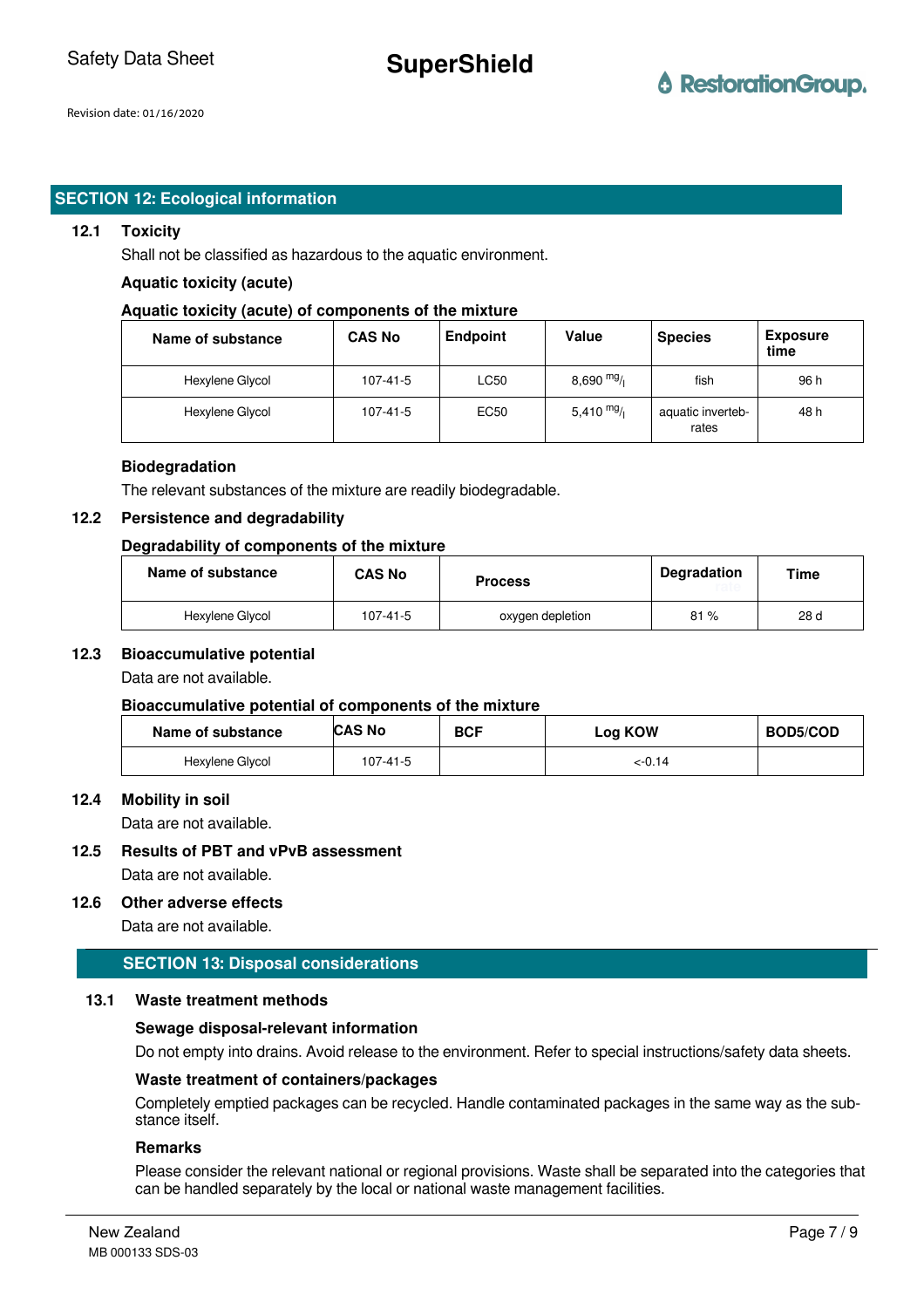|      | <b>SECTION 14: Transport information</b>                           |                                                                                 |
|------|--------------------------------------------------------------------|---------------------------------------------------------------------------------|
| 14.1 | UN number                                                          | (not subject to transport regulations)                                          |
| 14.2 | UN proper shipping name                                            | not relevant                                                                    |
| 14.3 | Transport hazard class(es)                                         |                                                                                 |
|      | Class                                                              |                                                                                 |
| 14.4 | Packing group                                                      | not relevant                                                                    |
| 14.5 | Environmental hazards                                              | none (non-environmentally hazardous acc. to the dangerous<br>goods regulations) |
| 14.6 | Special precautions for user                                       |                                                                                 |
|      | There is no additional information.                                |                                                                                 |
| 14.7 | Transport in bulk according to Annex II of MARPOL and the IBC Code |                                                                                 |
|      | The cargo is not intended to be carried in bulk.                   |                                                                                 |

# **SECTION 15: Regulatory Information**

#### **15.1**

Supershield is not classified as a Dangerous Good for Transport.

Supershield is classified as hazardous according to criteria in the EPA Hazardous Substances (Minimum Degrees of Hazards) Notice 2017.

Classified under the group standard "Cleaning Products (Subsidiary Hazard) Group Standard 2017"

# **HSNO APPROVAL NUMBER: HSR002530**

**GHS Pictograms: NONE**

# **HSNO CLASSIFICATIONS:**

- **6.1E May be harmful if inhaled**
- **6.4E May cause serious eye irritation**
- **6.1E May be harmful in contact with skin**

**This substance is not required to be tracked. All workplace personnel handling this substance are required to be trained on the safe handling and PPE requirements for the hazards associated with this substance.**